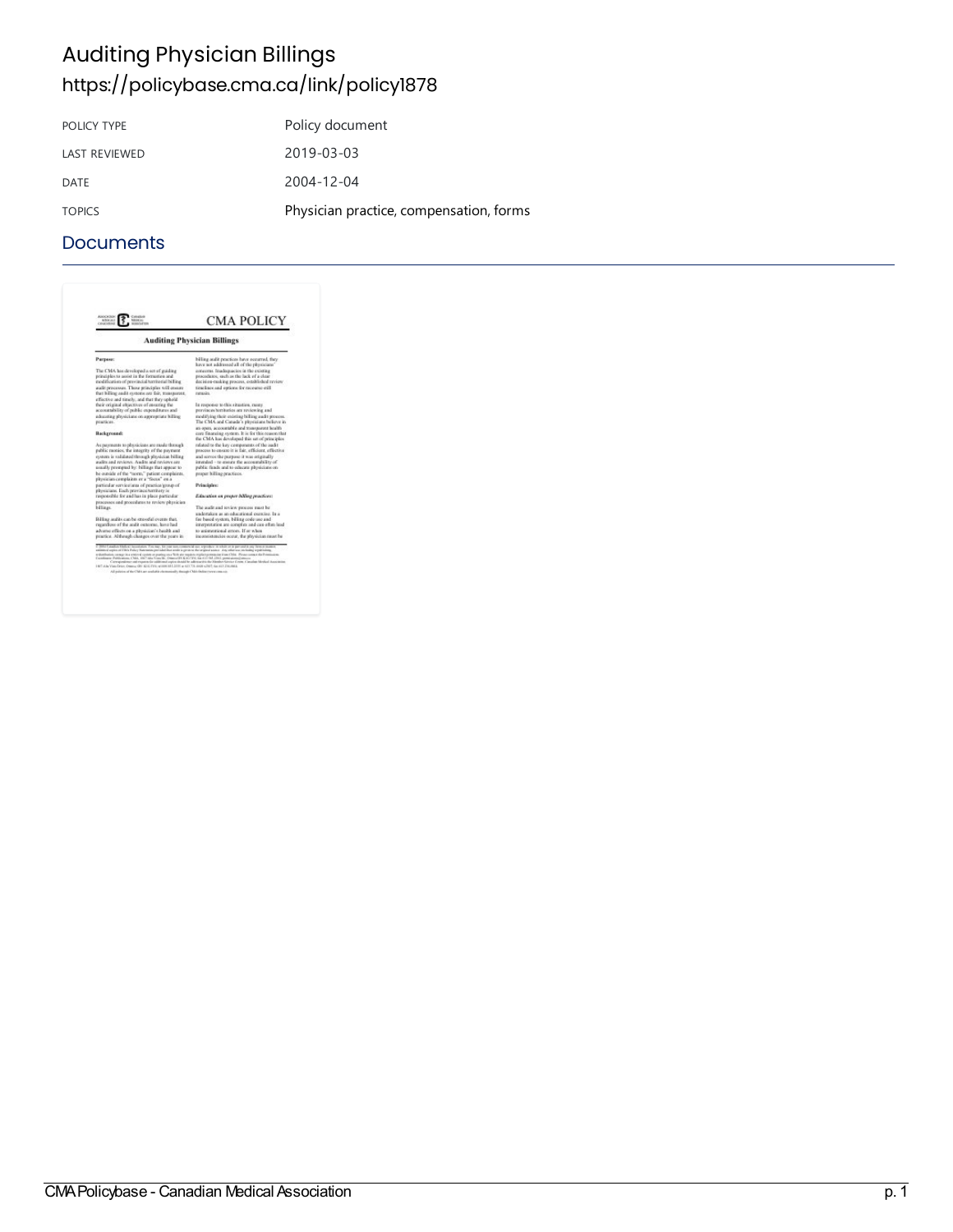# Avoiding negative consequences to health care delivery from federal taxation policy

<https://policybase.cma.ca/link/policy11957>

| POLICY TYPE   | Response to consultation                |
|---------------|-----------------------------------------|
| DATE          | 2016-08-31                              |
| <b>TOPICS</b> | Health human resources                  |
|               | Physician practice, compensation, forms |

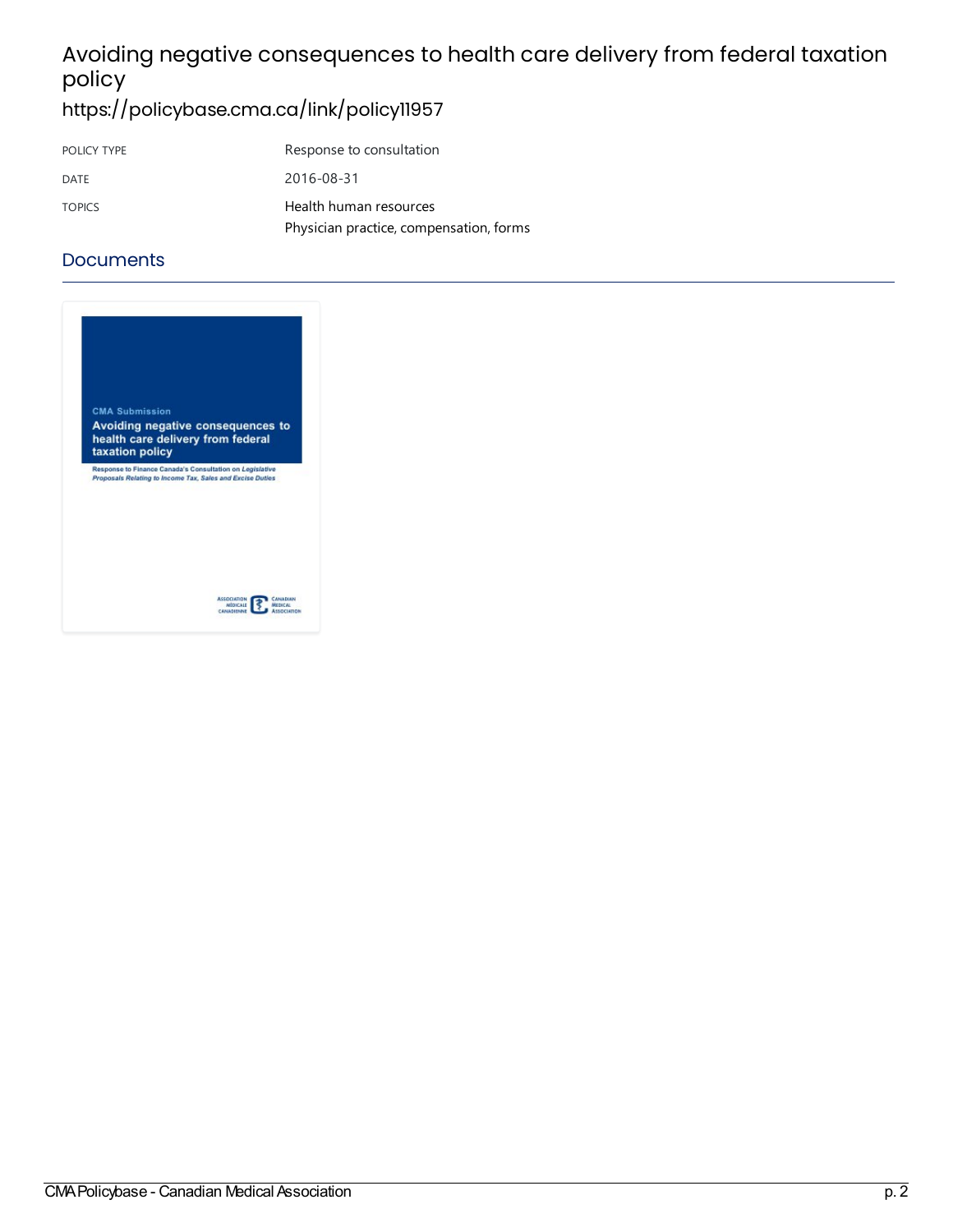### Canadian Medical Association Submission on Bill C-462 Disability Tax Credit Promoters Restrictions Act <https://policybase.cma.ca/link/policy10812>

| POLICY TYPE   | Parliamentary submission                |
|---------------|-----------------------------------------|
| DATE          | 2013-05-22                              |
| <b>TOPICS</b> | Physician practice, compensation, forms |

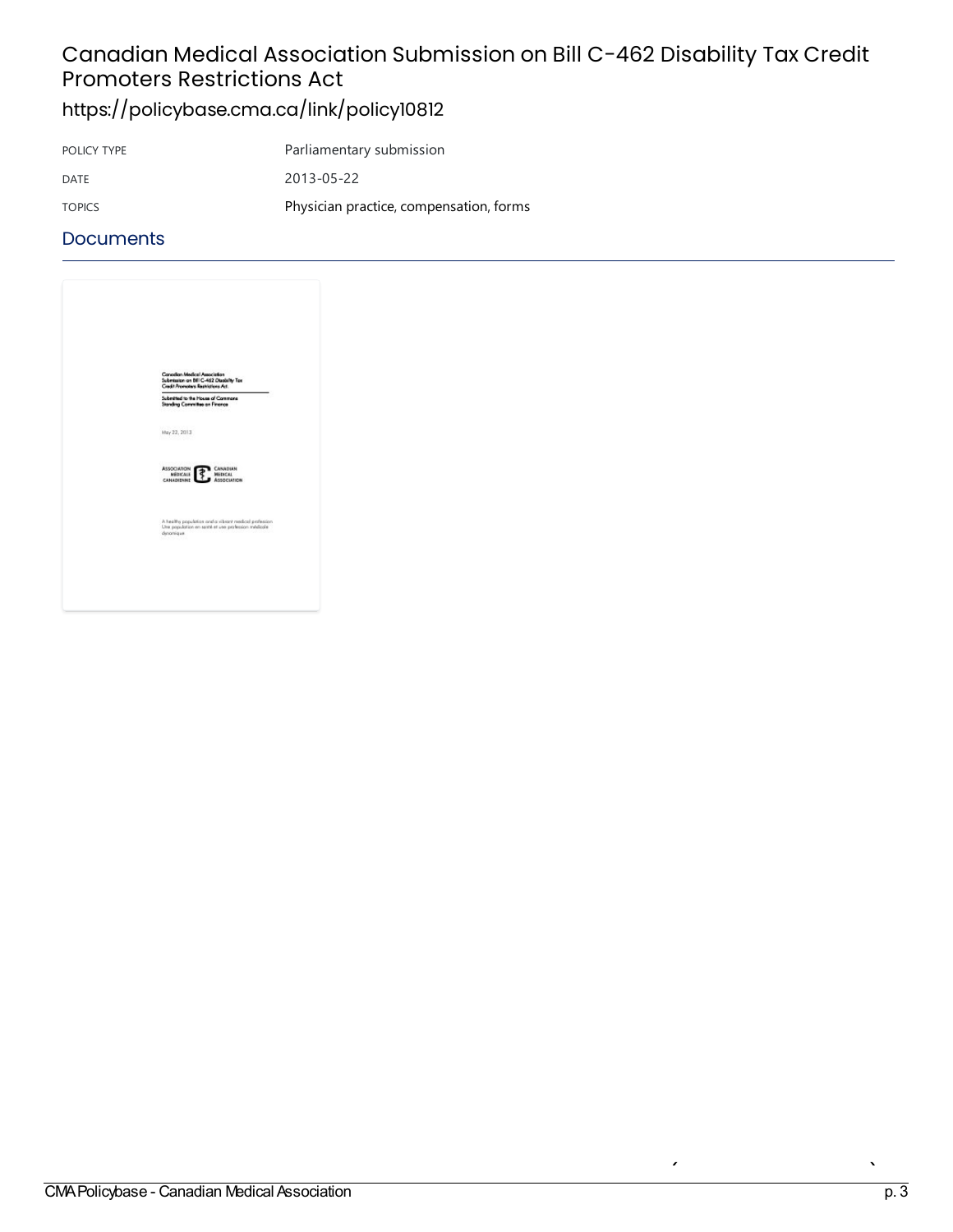## Canadian Medical Association Submission on Motion 315 (Income Inequality) <https://policybase.cma.ca/link/policy10715>

POLICY TYPE Parliamentary submission

DATE 2013-04-25

TOPICS **Physician practice, compensation, forms** 

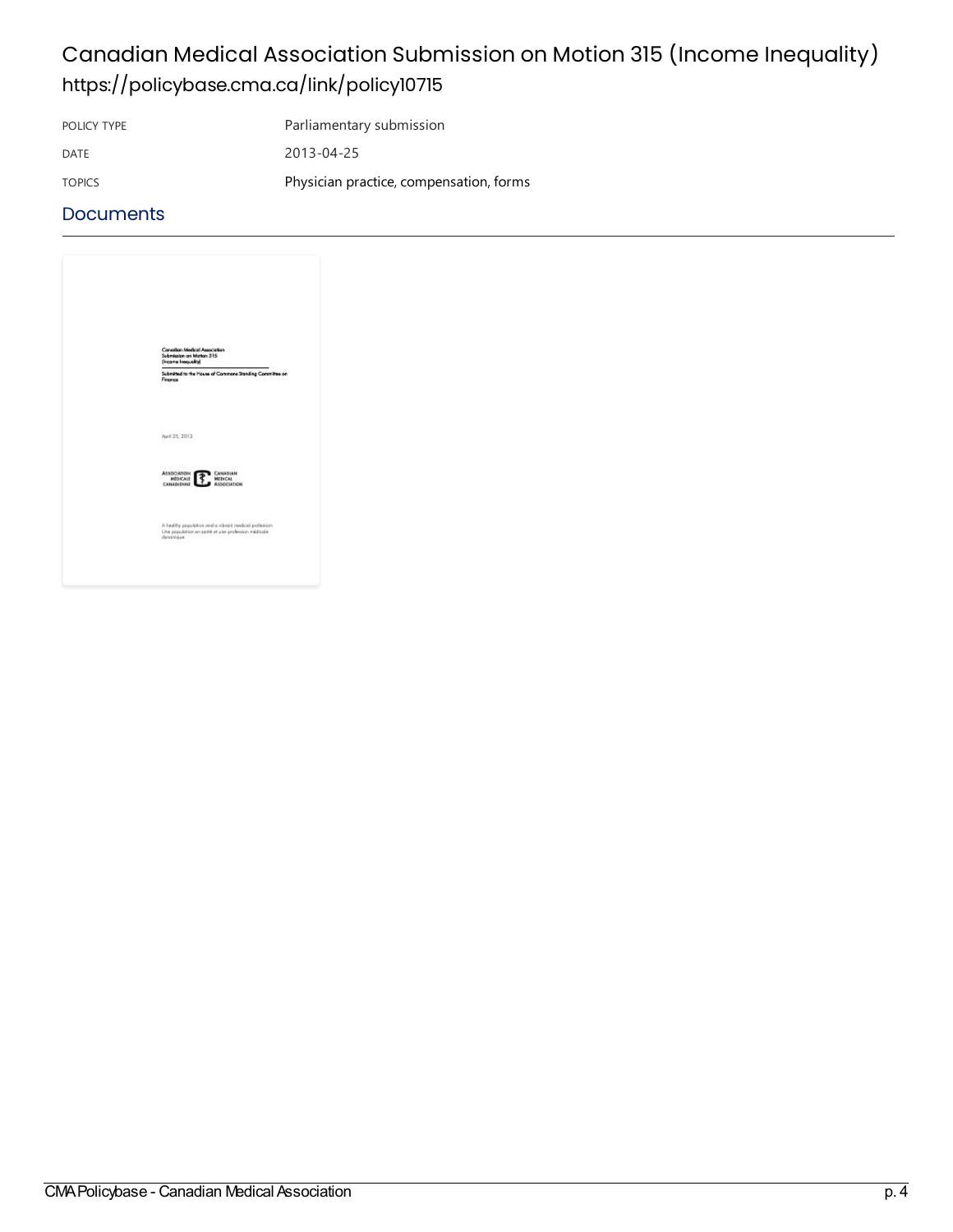### CMA Pre-budget Submission <https://policybase.cma.ca/link/policy14259>

| POLICY TYPE   | Parliamentary submission                                                                                     |
|---------------|--------------------------------------------------------------------------------------------------------------|
| <b>DATE</b>   | 2020-08-07                                                                                                   |
| <b>TOPICS</b> | Physician practice, compensation, forms<br>Health information and e-health<br>Health care and patient safety |
|               | Health systems, system funding and performance                                                               |

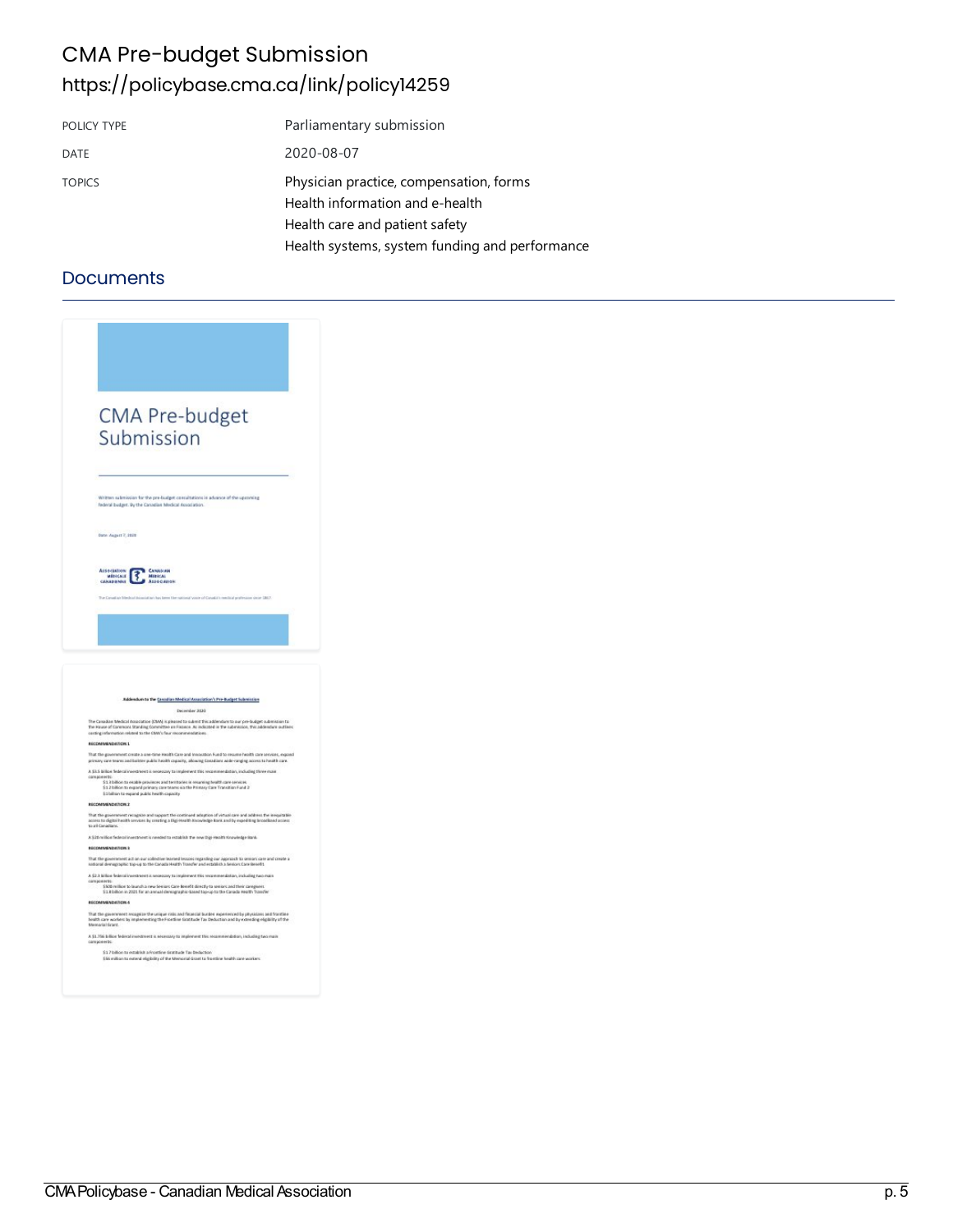# CMA's Response to CRA's Questions, Public consultation on the Disability Tax Credit Promoters Restrictions Act regulations

<https://policybase.cma.ca/link/policy14027>

| POLICY TYPE   | Parliamentary submission                       |
|---------------|------------------------------------------------|
| DATE          | 2015-05-15                                     |
| <b>TOPICS</b> | Health systems, system funding and performance |
|               | Physician practice, compensation, forms        |

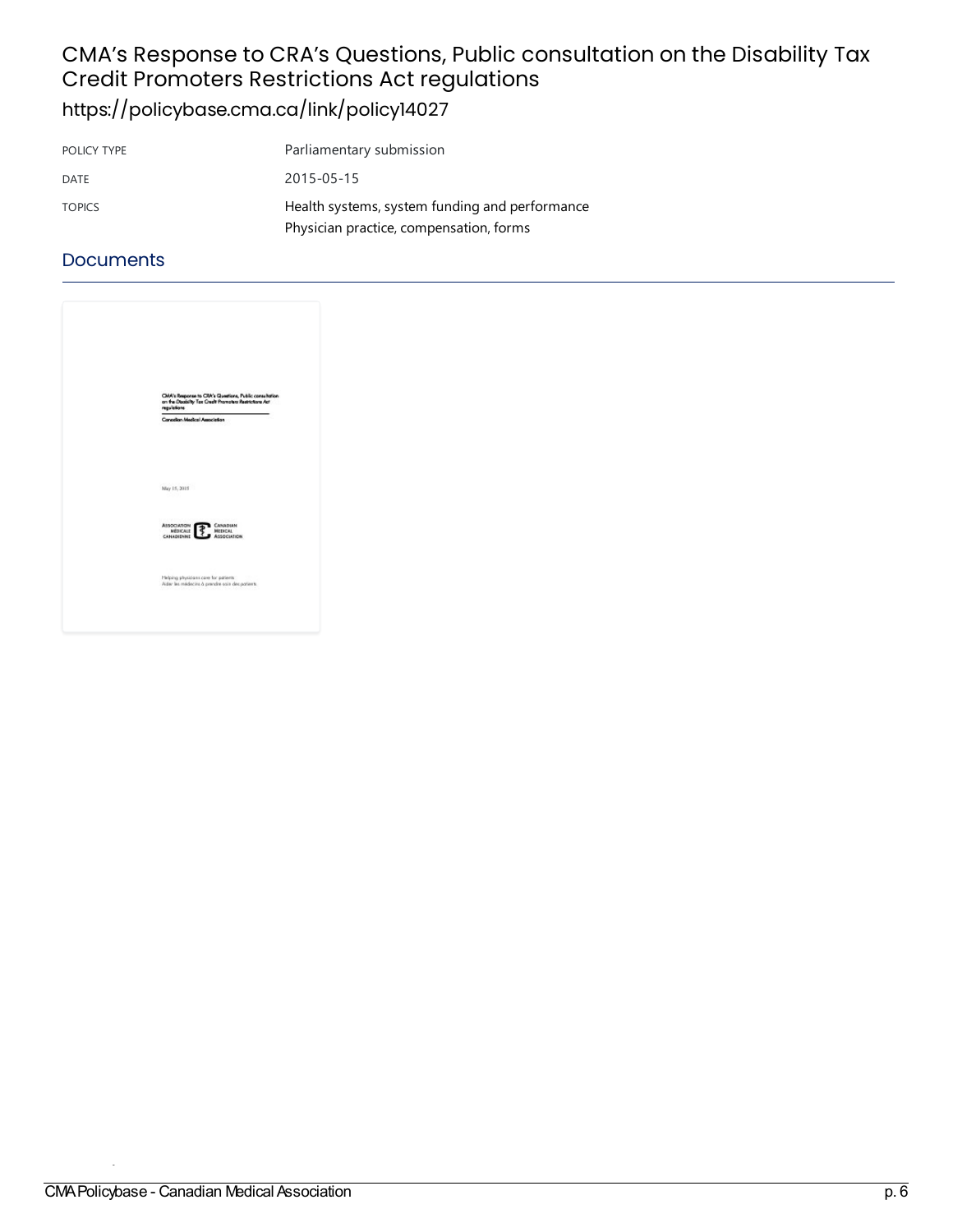# CMA's Submission to Finance Canada regarding proposed amendments to the Income Tax Act

<https://policybase.cma.ca/link/policy10353>

| POLICY TYPE   | Parliamentary submission                |
|---------------|-----------------------------------------|
| DATE          | 2012-02-14                              |
| <b>TOPICS</b> | Physician practice, compensation, forms |

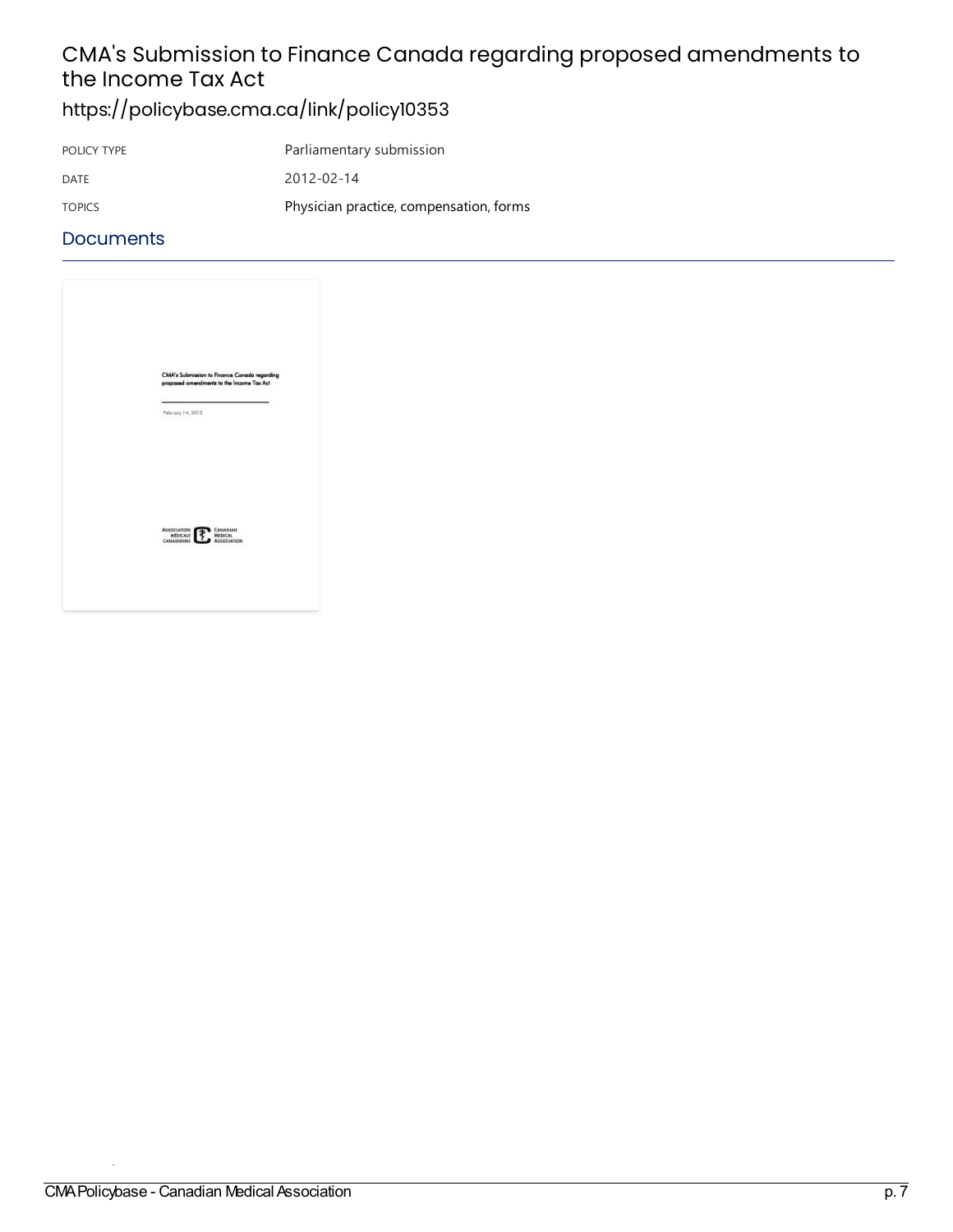## CMA's Submission to the House of Commons Standing Committee on Finance: Amending Bill C-25 to expand the PRPP framework to provide value to selfemployed Canadians

<https://policybase.cma.ca/link/policy10355>

| POLICY TYPE   | Parliamentary submission                |
|---------------|-----------------------------------------|
| DATE          | 2012-02-24                              |
| <b>TOPICS</b> | Physician practice, compensation, forms |

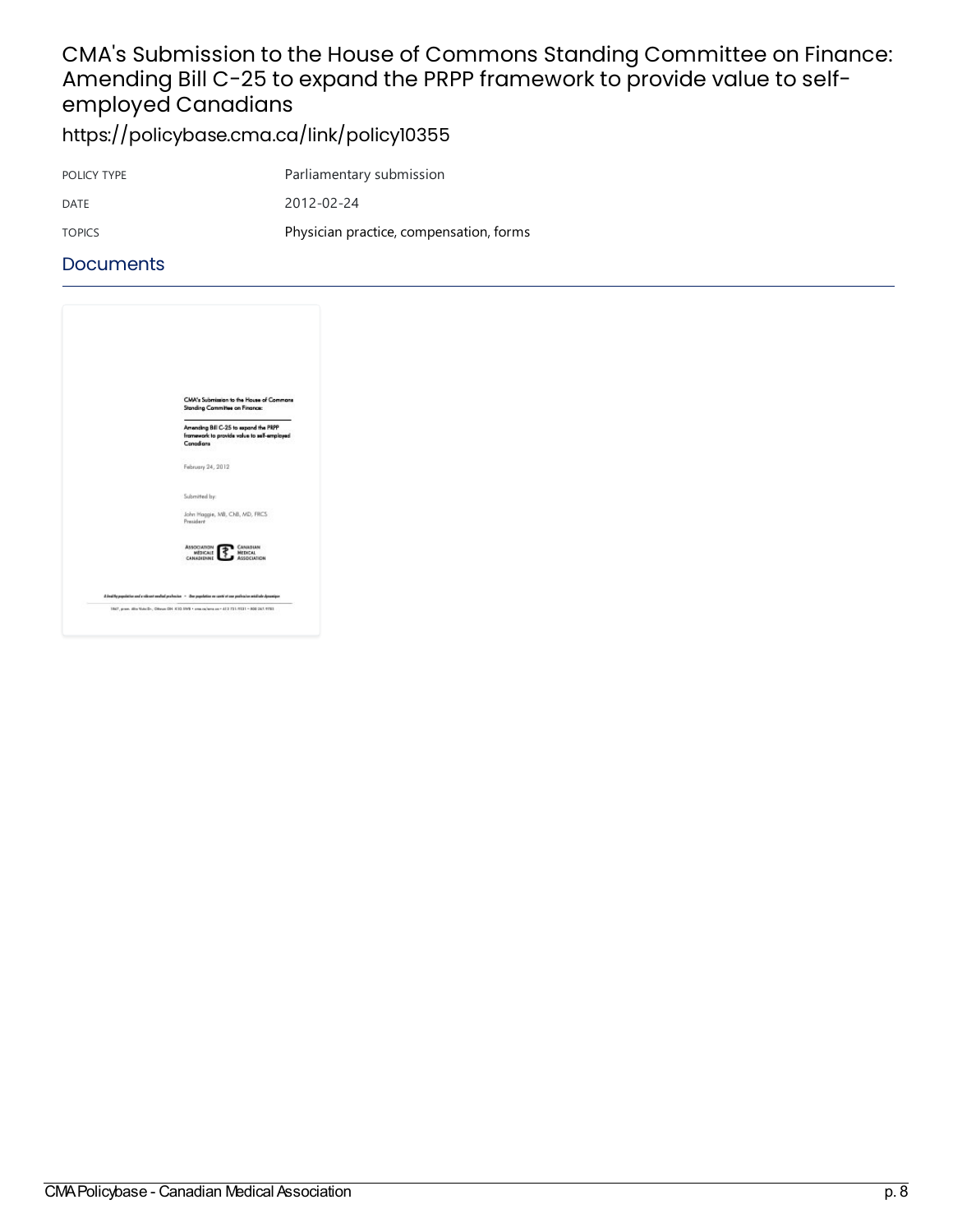### COVID-19 Vaccine Global Intellectual Property Policy <https://policybase.cma.ca/link/policy14458>

POLICY TYPE POLICY TYPE

DATE 2021-10-22 TOPICS **Physician practice, compensation, forms** 

#### **Documents**



 $\label{thm:main} 0.303\text{ Gaussian likelihood time} is an infinite value, we may have some same values in any exponential value of the being bounded by a multiple of the two points.}$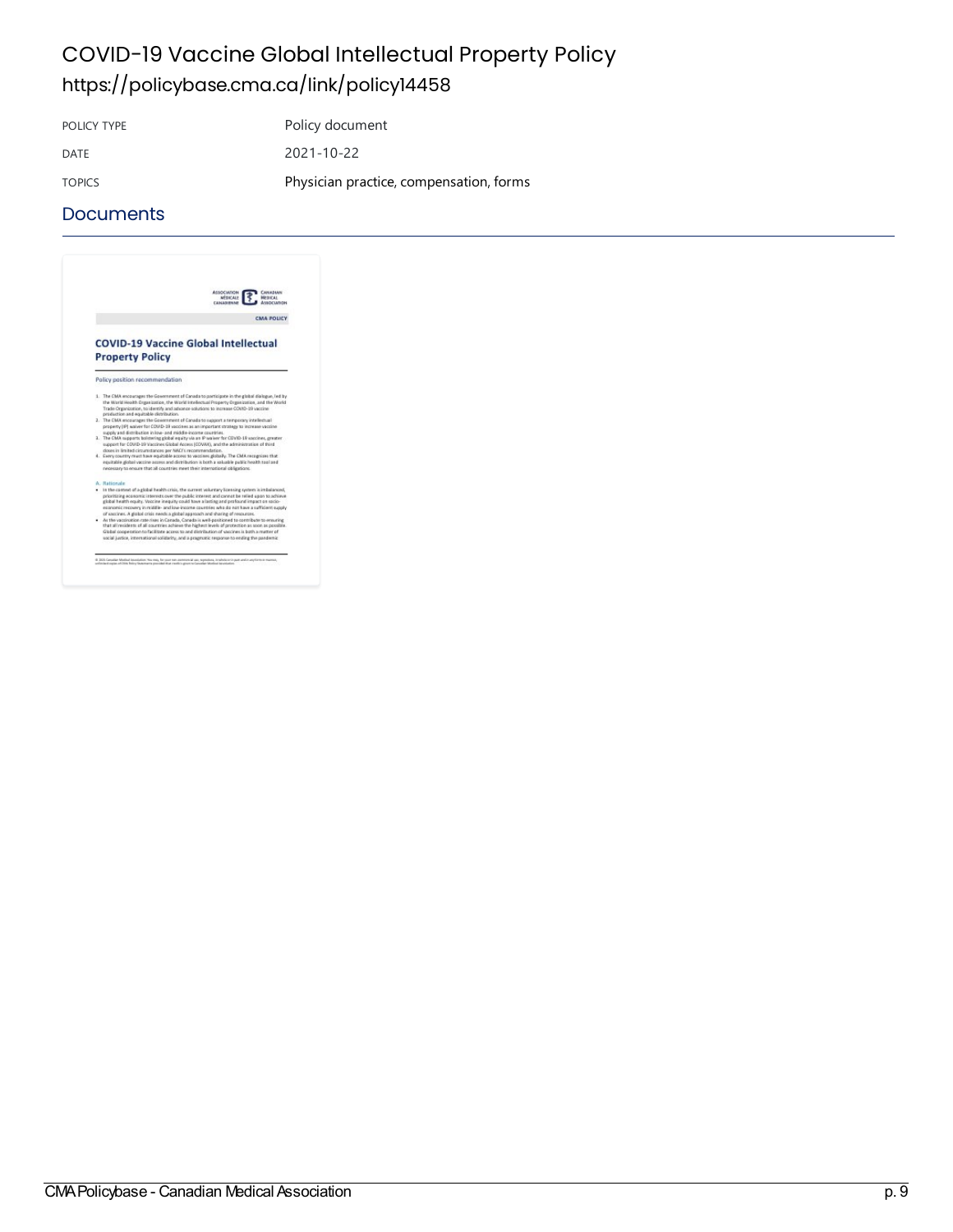## Disclosure of COVID-19 Vaccination Status by Physicians <https://policybase.cma.ca/link/policy14457>

POLICY TYPE POLICY TYPE DATE 2021-10-22 TOPICS **Physician practice, compensation, forms** 

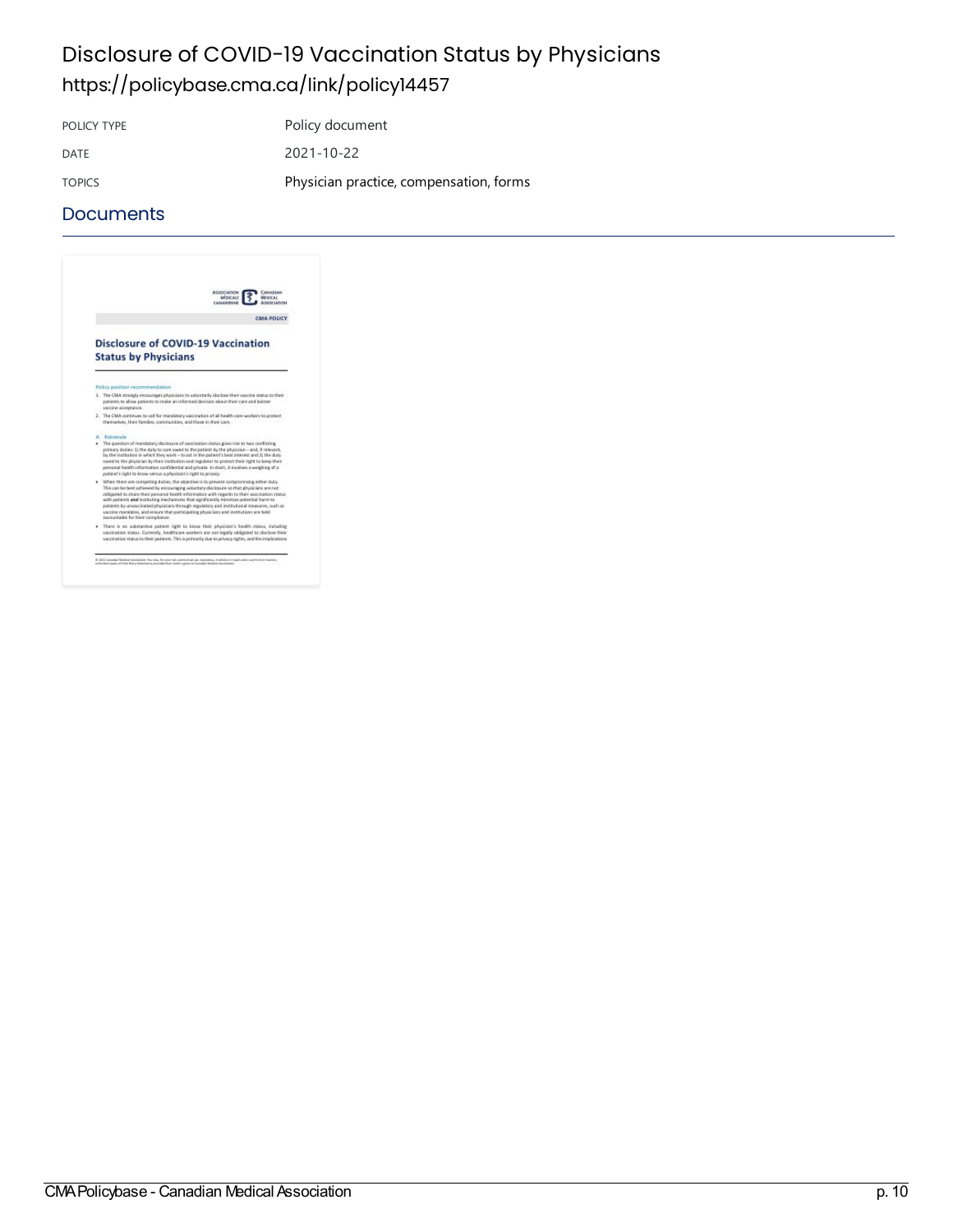# Federal measures to recognize the significant contributions of Canada's frontline health care workers during the COVID-19 pandemic

<https://policybase.cma.ca/link/policy14247>

POLICY TYPE Parliamentary submission DATE 2020-06-02 TOPICS **Physician practice, compensation, forms** 

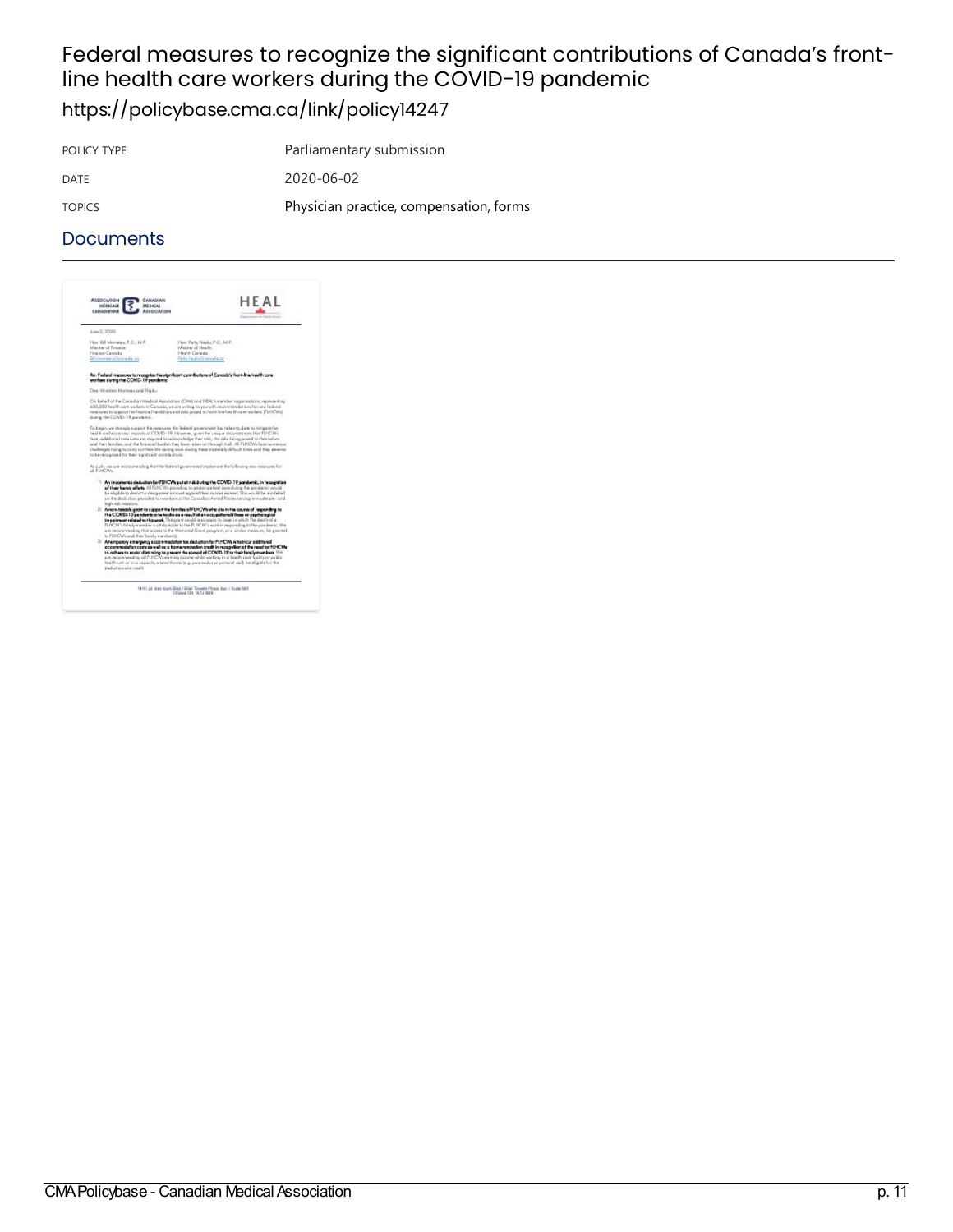### Federal tax proposal risks negative consequences for health care delivery <https://policybase.cma.ca/link/policy11960>

POLICY TYPE Parliamentary submission

DATE 2016-11-18 TOPICS **Physician practice, compensation, forms** 

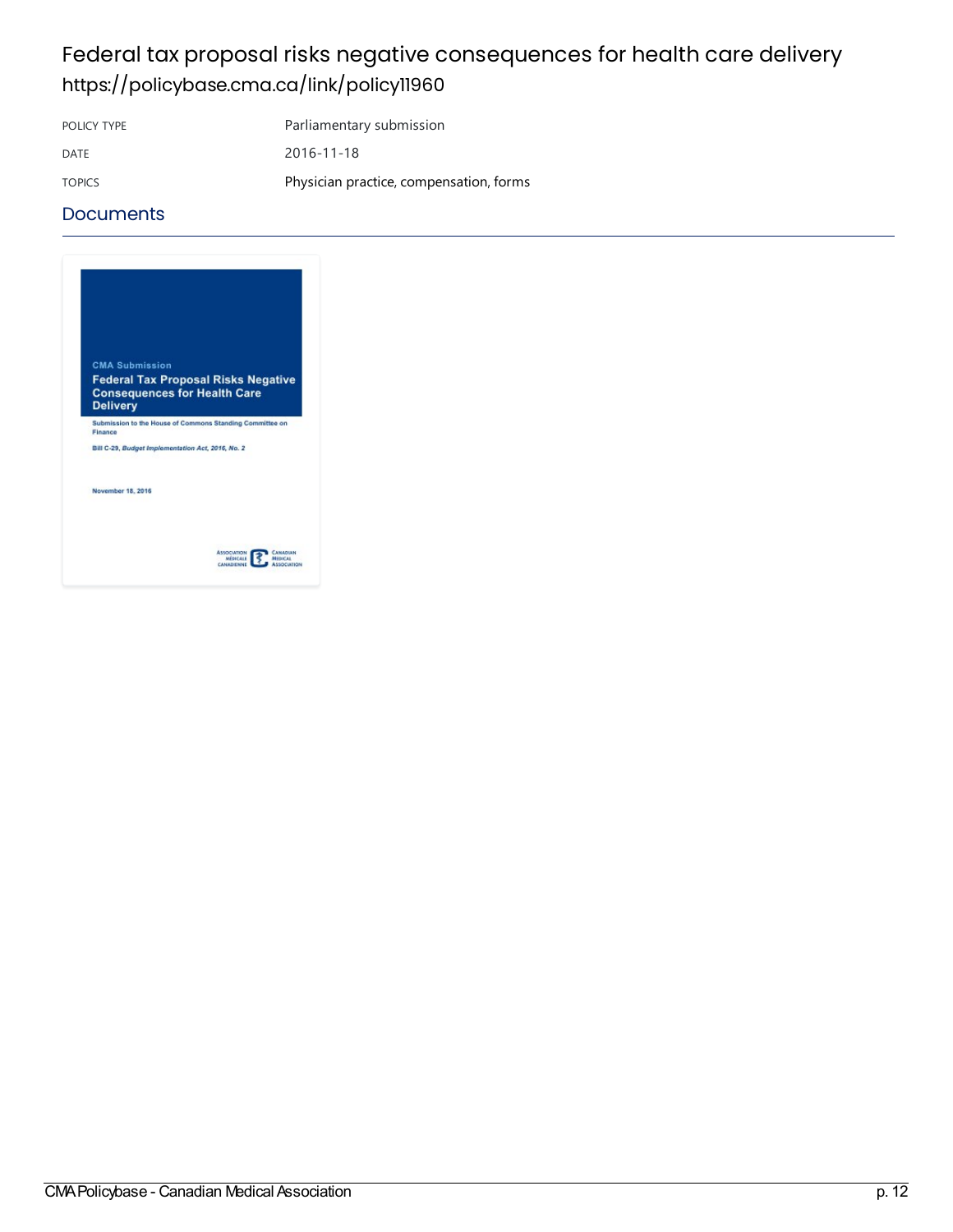# Guiding principles for physicians recommending mobile health applications to patients

<https://policybase.cma.ca/link/policy11521>

| POLICY TYPE   | Policy document                                                            |
|---------------|----------------------------------------------------------------------------|
| DATE          | 2015-05-30                                                                 |
| <b>TOPICS</b> | Health information and e-health<br>Physician practice, compensation, forms |

| GUIDING PRINCIPLES FOR PHYSICIANS<br>RECOMMENDING MOBILE HEALTH APPLICATIONS<br>TO PATIENTS                                                                                                                                                                                                                                                                                                                                                                                                                                                                                          |                                                                                                                                                                                                                                                                                                                                                                                                                                                                                                                                                                                                                                                                                                         |
|--------------------------------------------------------------------------------------------------------------------------------------------------------------------------------------------------------------------------------------------------------------------------------------------------------------------------------------------------------------------------------------------------------------------------------------------------------------------------------------------------------------------------------------------------------------------------------------|---------------------------------------------------------------------------------------------------------------------------------------------------------------------------------------------------------------------------------------------------------------------------------------------------------------------------------------------------------------------------------------------------------------------------------------------------------------------------------------------------------------------------------------------------------------------------------------------------------------------------------------------------------------------------------------------------------|
| This document is designed to provide besic information for physicians about how to essess<br>a mabile health goalication for recommendation to a patient in the management of that<br>potent's hooth, health care, and health care information.<br>These guiding principles build on the Canadian Medical Association's (CMA) Physician<br>Guidelines for Chiline Communication with Potteria."                                                                                                                                                                                      |                                                                                                                                                                                                                                                                                                                                                                                                                                                                                                                                                                                                                                                                                                         |
| Background<br>· Mobile health agalications, distinct<br>from regulated medical devices; may<br>be defined as an application on a<br>mobile device that is intended for use<br>is the dispects of disease or other<br>conditions, or in the cure, mitigation,<br>tischnest or areverfan of disease.<br>The functions of these opplications<br>may include:<br>o. The ability to store and track<br>information about an<br>individual or group's health.<br>or the social determinants.<br>therach.<br>o Pariodic aducational<br>information, reminders, or<br>motivational quidance; | o GPS location information to<br>direct or glert potients;<br>o. Stonekodized checklists or<br>puerticampires."<br>· Mobile health goal jostions can<br>enhance begith outcomes while<br>reitigating begith care page because<br>of their potential to improve a<br>potient's access to information and<br>cars providers. <sup>1</sup><br>· Wobile health applications are most<br>commonly used on a smart phone<br>and/ar tablet. Same may also<br>interface with readical devices.<br>. The use of mobile health.<br>applications reflects on energing<br>trand towards personalized medicine<br>and patient involvement in the<br>management of their health.<br>information. By 2016, 142 million |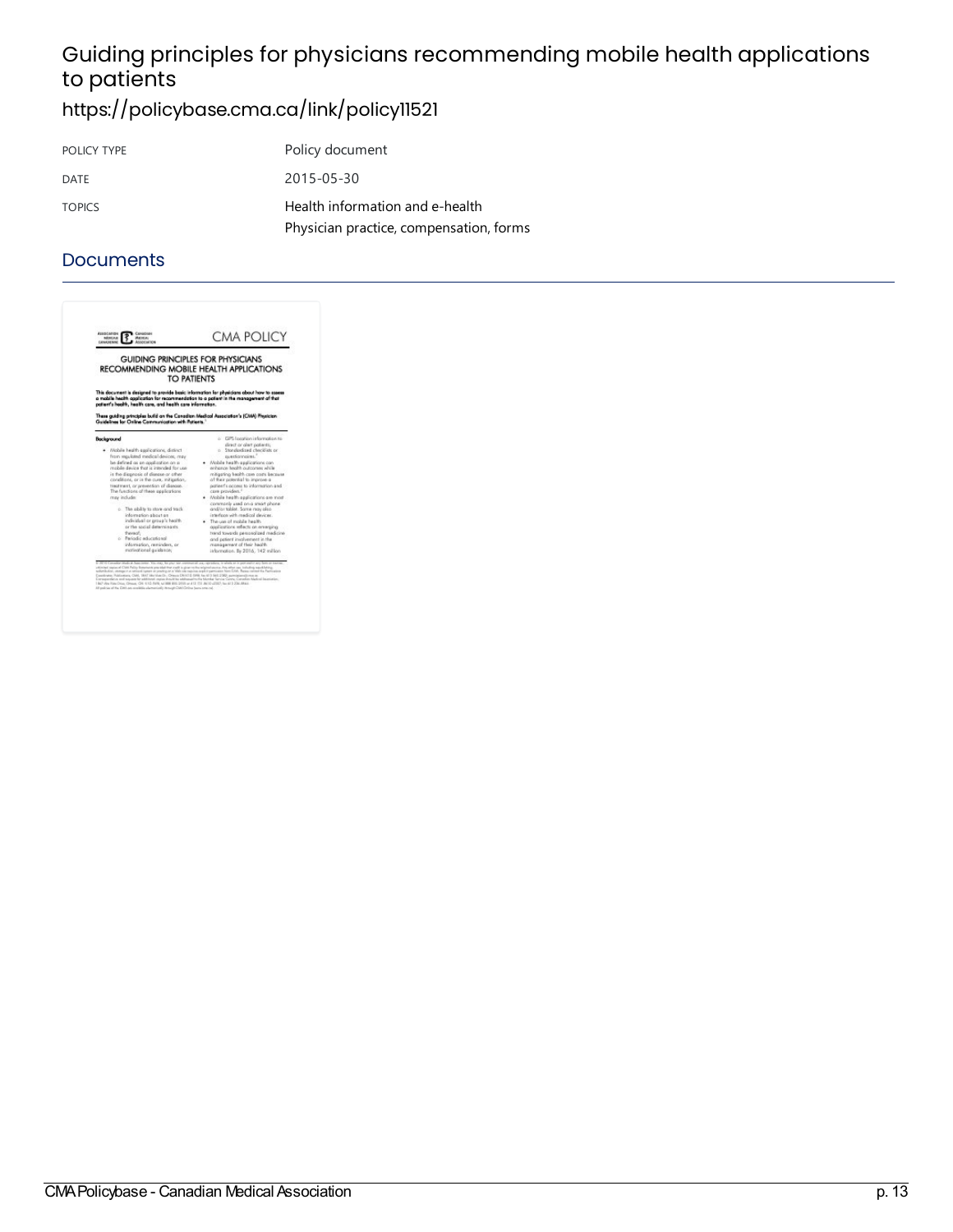# Maintaining Ontario's leadership on prohibiting the use of sick notes for short medical leaves

## <https://policybase.cma.ca/link/policy13934>

| POLICY TYPE   | Parliamentary submission                       |
|---------------|------------------------------------------------|
| DATE          | 2018-11-15                                     |
| <b>TOPICS</b> | Physician practice, compensation, forms        |
|               | Health systems, system funding and performance |

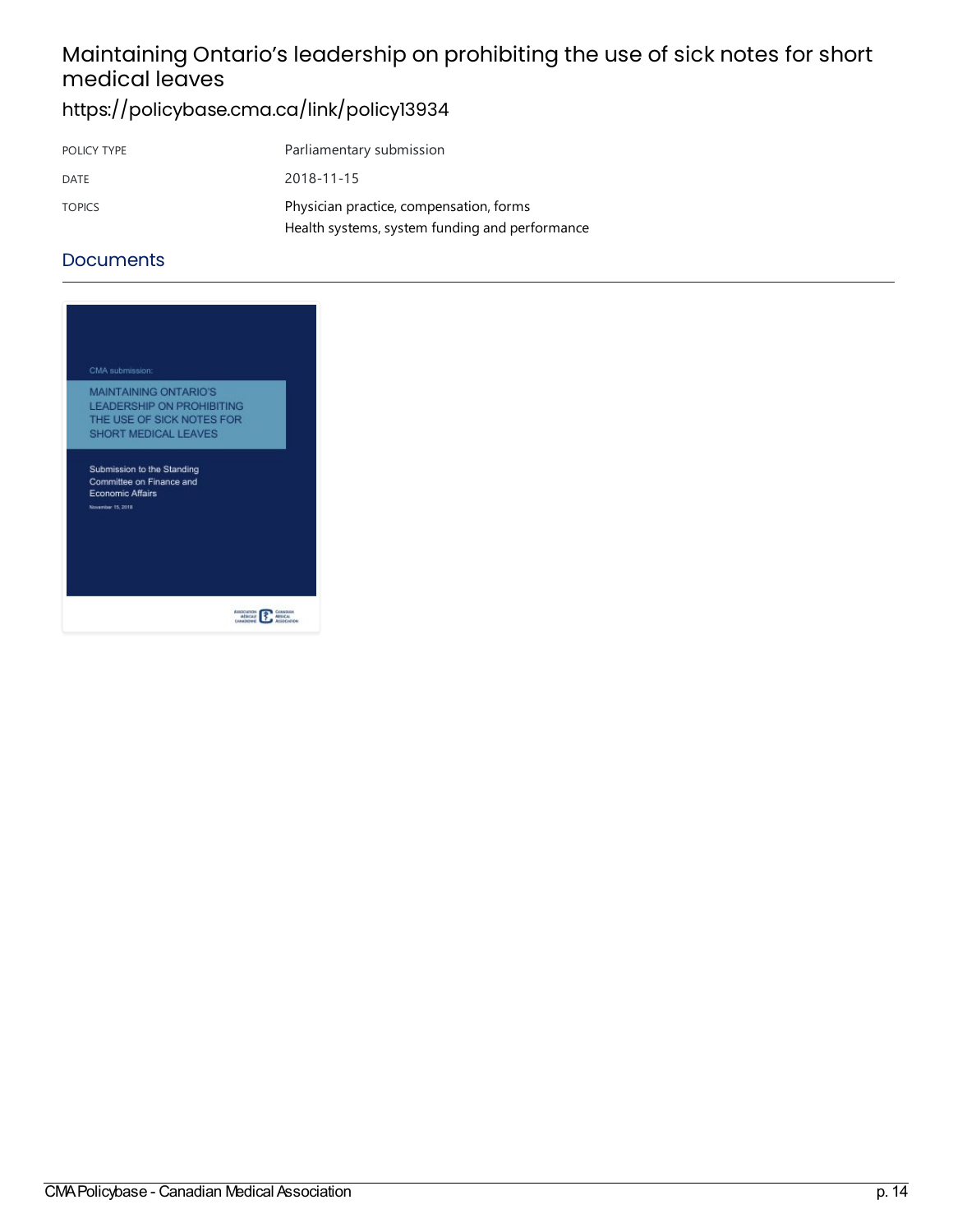# A medical industry perspective – supporting small business, the economic engine of Canada

<https://policybase.cma.ca/link/policy13731>

| POLICY TYPE   | Parliamentary submission                |
|---------------|-----------------------------------------|
| DATE          | 2017-10-02                              |
| <b>TOPICS</b> | Physician practice, compensation, forms |

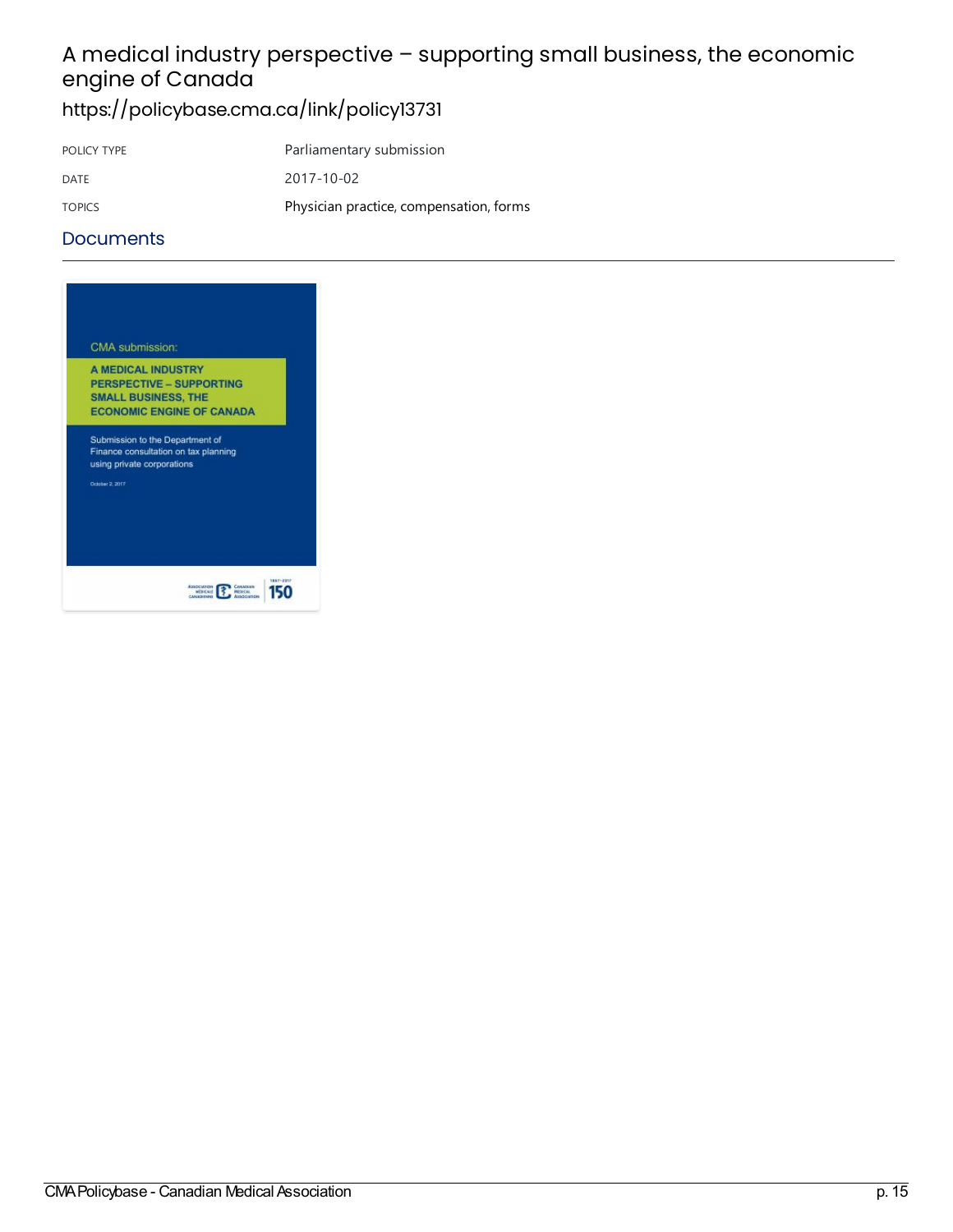## A new vision for Canada: family practice— the patient's medical home 2019 <https://policybase.cma.ca/link/policy14024>

| POLICY TYPE   | Policy endorsement                                                                        |
|---------------|-------------------------------------------------------------------------------------------|
| DATE          | 2019-03-02                                                                                |
| <b>TOPICS</b> | Physician practice, compensation, forms<br>Health systems, system funding and performance |

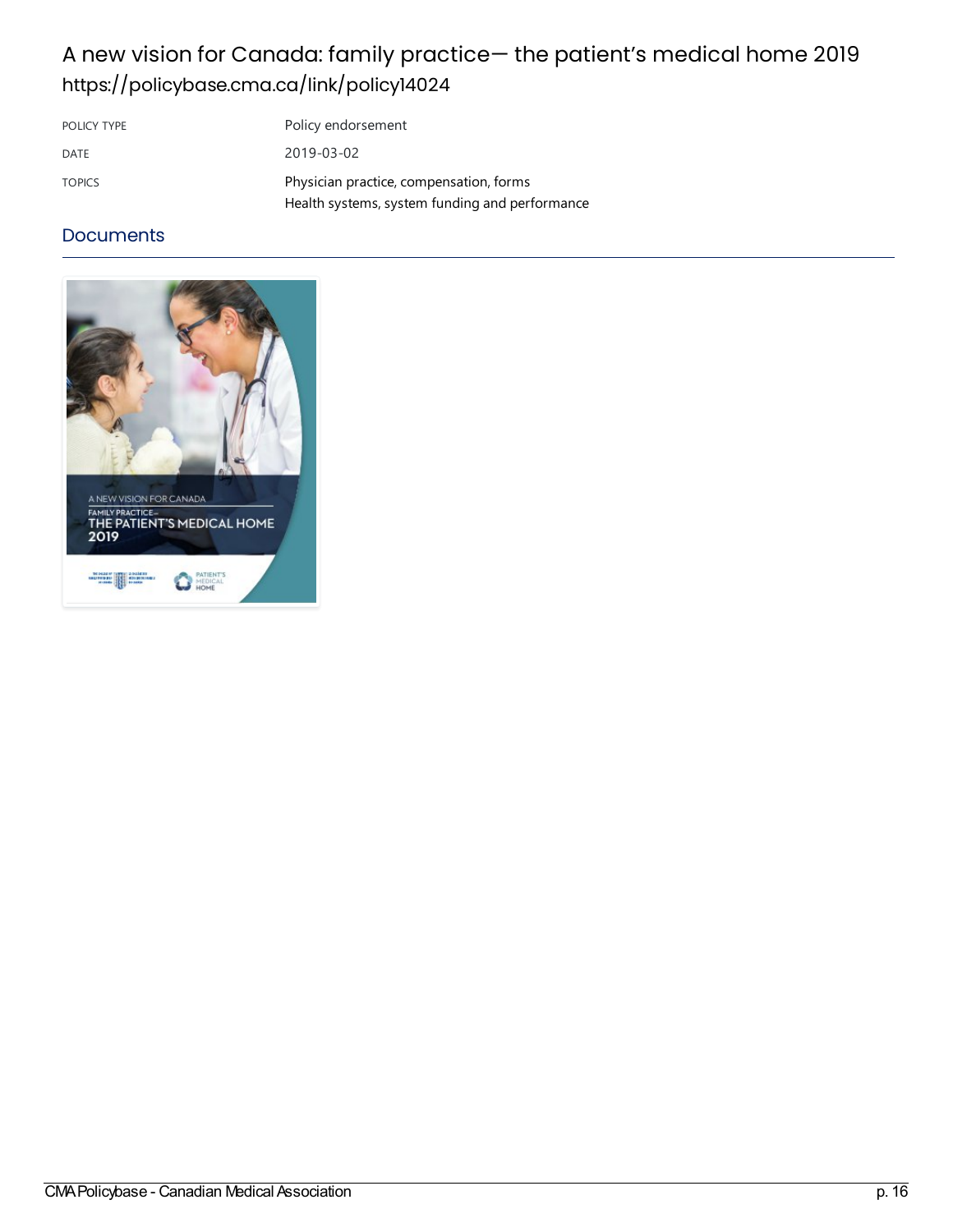## The physician appointment and reappointment process 2016 <https://policybase.cma.ca/link/policy13564>

POLICY TYPE Policy document DATE 2016-12-03 TOPICS Health human [resources](https://policybase.cma.ca/list?q=topic%253A%2522Health%20human%20resources%2522&p=1&ps=&sort=title_sort%20asc) Physician practice, compensation, forms

|                                                                                                                                                   | THE PHYSICIAN APPOINTMENT AND<br><b>REAPPOINTMENT PROCESS 2016</b>                                                                                                                                                                                                                                                                                                                                                                                                                                                                                                                                                                                                                                                                                                                                                                                                                                                                                                                                                                                                                                    |
|---------------------------------------------------------------------------------------------------------------------------------------------------|-------------------------------------------------------------------------------------------------------------------------------------------------------------------------------------------------------------------------------------------------------------------------------------------------------------------------------------------------------------------------------------------------------------------------------------------------------------------------------------------------------------------------------------------------------------------------------------------------------------------------------------------------------------------------------------------------------------------------------------------------------------------------------------------------------------------------------------------------------------------------------------------------------------------------------------------------------------------------------------------------------------------------------------------------------------------------------------------------------|
| Executive summary                                                                                                                                 |                                                                                                                                                                                                                                                                                                                                                                                                                                                                                                                                                                                                                                                                                                                                                                                                                                                                                                                                                                                                                                                                                                       |
| on beholf of their petients. These include:<br>alon:<br>proctice and privileges;<br>patients and the communities they serve; and<br>garangements. | to separate marked and the met and there has been a trend toward inquiring of<br>physicians practising in a region to hald an appointment with the RHA in order to access<br>health resources such as diagnostic imaging and loboratory services, imagective of whether<br>free bold hospital prideoes or not. Subsequent to the consolidation of medical staff<br>powersance there have been several developments over the past decade that have<br>insplications for where and how physicians can practise, and for their ability to advocate treely.<br>. the establishment of formal physician resource plans that link the appointment<br>elected to the ability to participate in the provincial/territorial medical insurance -<br>· suggester focus on clinical powers ance that includes detailed attention on scope of<br>. In growing concern about the ability of plysicians to advocate on behalf of their<br>. In increase in the number of physicians estering into employment or contractual<br>The Canadian Medical Association (CMA) puts forward the following seconosydeticss for |
| hospitals.                                                                                                                                        | povernments, regulatory authorities. RHAs and medical staff stuctures within RHAs and                                                                                                                                                                                                                                                                                                                                                                                                                                                                                                                                                                                                                                                                                                                                                                                                                                                                                                                                                                                                                 |
| 1 BA7 Alta Kida Driva, Omsaa, OH, 610, BA9, sal 886 800, 2555 at 413 173 3610-2007; San 67 236 Altani,                                            | attituded segment CAM Public Entertainty precised that a sale is given recibe entertaint assets. This structure is an including separately as<br>solicitization, unanga in a cancer ligeam an paraly and Wab dai negotial againtmacentalism family DAA. Plassa compar the Permanent<br>Considerer Publications, CML 18AT Mar Vues Ch., Chinana Chi 47 El 1948, Apr 61 3 540 - 2082; exeminational creation<br>Denigrowle or and supere for additional mates doubt for infrience/or the Mordan Denis Cartes, Canadian Head-of-Jepsepteries,                                                                                                                                                                                                                                                                                                                                                                                                                                                                                                                                                            |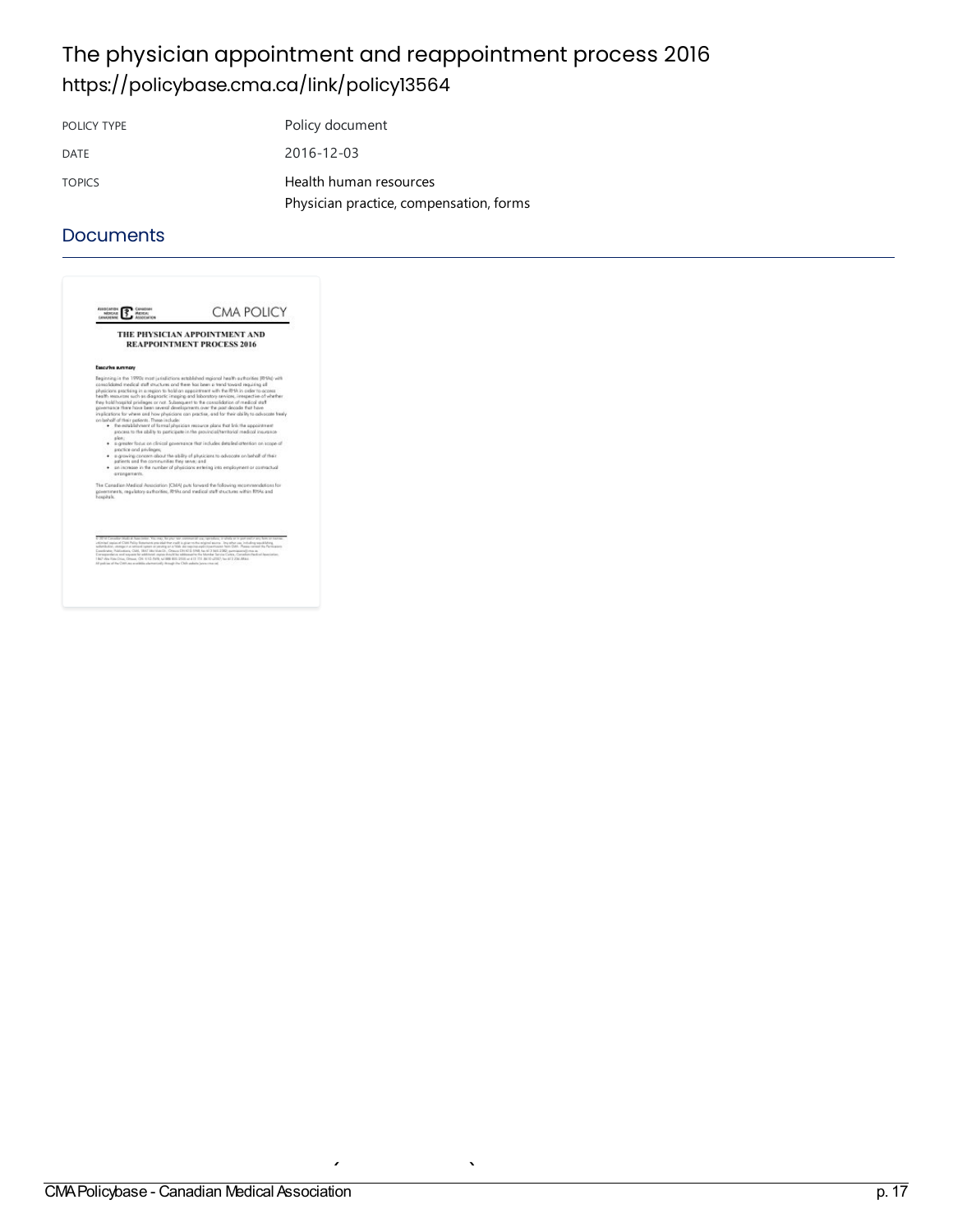# Physician compensation (Update 2013) <https://policybase.cma.ca/link/policy11060>

| POLICY TYPE          | Policy document                         |
|----------------------|-----------------------------------------|
| <b>LAST REVIEWED</b> | 2018-03-03                              |
| DATE                 | 2013-12-07                              |
| <b>REPLACES</b>      | Physician Compensation (Update 2001)    |
| <b>TOPICS</b>        | Physician practice, compensation, forms |

| <b>Association</b><br>CANADIAN<br>MOCAR<br><b>Mapical</b><br>Association<br><b>ANADEMIE</b>                                                                                                                                                                                                                                                                                                                                                                                                                                                                                                                                      | <b>CMA POLICY</b>                                                                                                                                                                                                                                                                                                                                                                |  |
|----------------------------------------------------------------------------------------------------------------------------------------------------------------------------------------------------------------------------------------------------------------------------------------------------------------------------------------------------------------------------------------------------------------------------------------------------------------------------------------------------------------------------------------------------------------------------------------------------------------------------------|----------------------------------------------------------------------------------------------------------------------------------------------------------------------------------------------------------------------------------------------------------------------------------------------------------------------------------------------------------------------------------|--|
| PHYSICIAN COMPENSATION<br>(UPDATE 2013)                                                                                                                                                                                                                                                                                                                                                                                                                                                                                                                                                                                          |                                                                                                                                                                                                                                                                                                                                                                                  |  |
| Executive summary                                                                                                                                                                                                                                                                                                                                                                                                                                                                                                                                                                                                                | facilities and programs are discontinued.<br>reclaced or transferred.                                                                                                                                                                                                                                                                                                            |  |
| CMA's pushing on physician marganuation is<br>kased on several everarching principles.<br>Phyricians runst renewe fair and reasonable<br>remaneration for the fall assettant of their<br>prefereiread activities. Premant models must not<br>obiverag at autoicide of plays advancements<br>high quality studies) services to their patients, and<br>dead throw die receiver and sold health<br>or assess which is allefind a systems assessed                                                                                                                                                                                   | Previncial/temiterial exceptures); should<br>exact legislation that auprendy neognitus<br>the representational role of the representation<br>and testitorial modical accordations or<br>federations in equitations and dispute-<br>resolutions. Previncial and temberial<br>readical associations next be opposedy<br>recognized as the sole bargaining appet for<br>plyvärians. |  |
| goal by care. There should be an appropriate<br>relationship between the previousal Autriceial<br>medical association and its reconstive-<br>from Joness last on the fight one-manners recognized<br>ness to firm as and no-operation as well as an<br>expectation of burgaining in good faith.                                                                                                                                                                                                                                                                                                                                  | In the event a negotiated settlement is not<br>ackieved, such disagreement must be<br>resolved by hinding arbitration or other<br>racateally agreed upon, timely process of<br>dispute resultation.                                                                                                                                                                              |  |
| Ken tracts of CMA's police am as follows:                                                                                                                                                                                                                                                                                                                                                                                                                                                                                                                                                                                        | Trends in physician compensation                                                                                                                                                                                                                                                                                                                                                 |  |
| · Physicians should have the liberty to<br>chross among payment racticula.<br>Physicians should not be compelled to<br>adopt any posticular radius of payment.<br>where motions are available.                                                                                                                                                                                                                                                                                                                                                                                                                                   | Many different physician componenties medals.<br>have been introduced ever the past two decades in<br>Canada and obarations. Sums include alternatives.<br>to the for-service models while ethers involve a<br>blunded approach that incorporate a variety of<br>responsation models (e.g., capitation, salary,                                                                  |  |
| . Physician reorganization arrangements<br>must allow for a halance between<br>professional demands and physician<br>well becar.                                                                                                                                                                                                                                                                                                                                                                                                                                                                                                 | septional fairs and for-fire-service). In recent years,<br>are for exclanations models have been introduced<br>in some previouss and other constrict that involve-<br>the tea of an incentive payment to retruct a                                                                                                                                                               |  |
| · Physicians must meeter reasonable<br>consideration and compensation when                                                                                                                                                                                                                                                                                                                                                                                                                                                                                                                                                       | previder for adhieving a target for the quality of<br>patient cars. This may be listind to processes or                                                                                                                                                                                                                                                                          |  |
| F-26' of Cunadian Modical Association. Your trace, for price suite constructed and reproduce, incubible at its pate analise on the form at manner.<br>admitsed upon aRTMA Policy Kasymans presided that medicin given to the ariginal account. Any other one, including expeditioning<br>solutificates, energy to contributing sees or putting on a Richald require explicit premission from CMA. Please notice the Pennissimo<br>Combane Publication, CMA, 187 and Von St., Onesa ONS 45 FWA for (1) NG2012 permeabook area on<br>1407 Also Vice-Reno Geogra (EN \$100 FRE) at metablicities of 17 Lening CIP, by \$11 216 FREE | Cartespondence and regions for additional aspire abundable addressed to the Member fore far Centro. Canadian Medical Acapitations<br>All salesy white Chilin personalistic chemicals through Chilin Online traces conceiv-                                                                                                                                                       |  |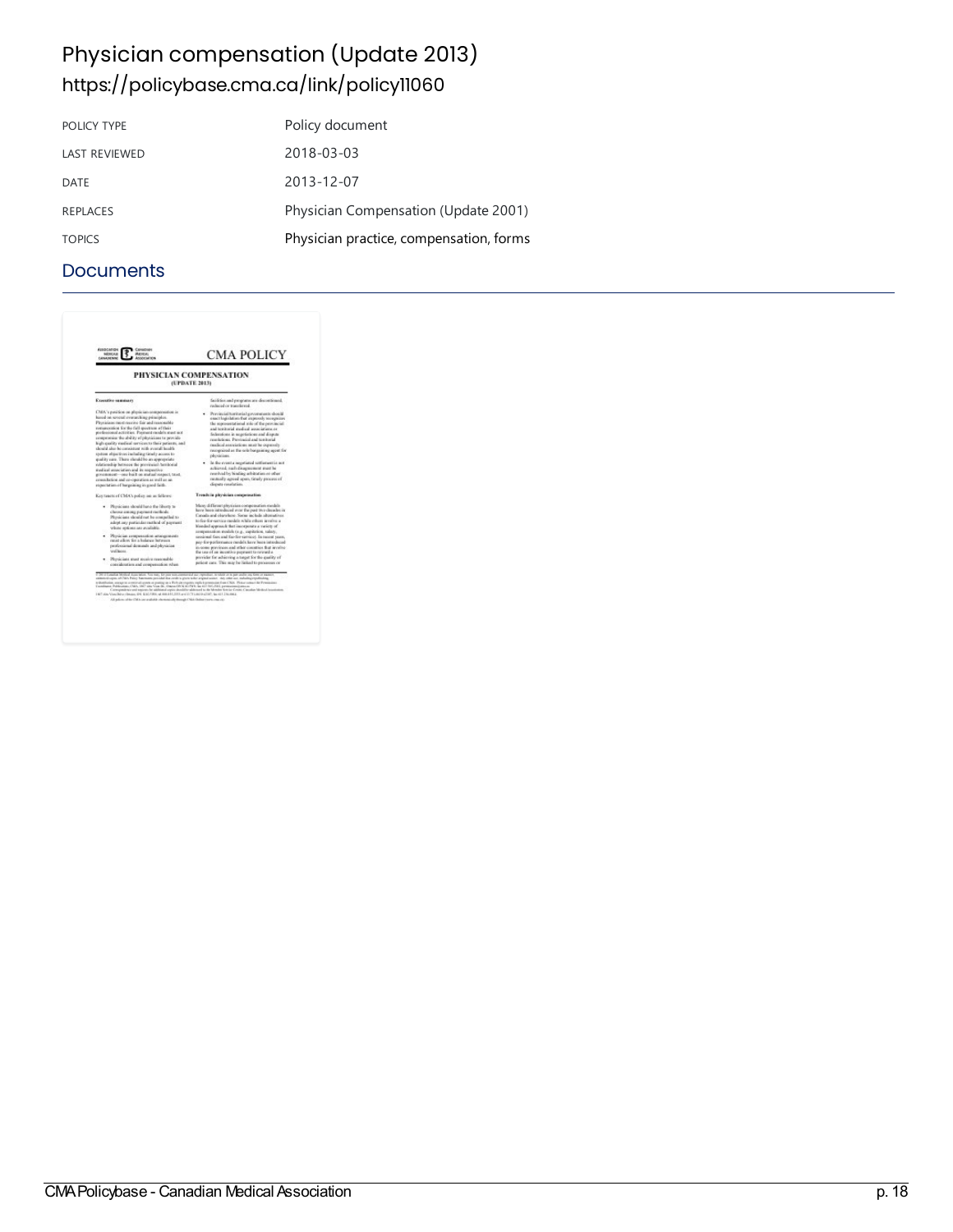## Protecting and supporting Canada's health-care providers during COVID-19 <https://policybase.cma.ca/link/policy14260>

| POLICY TYPE   | Parliamentary submission                                                                  |
|---------------|-------------------------------------------------------------------------------------------|
| DATE          | 2020-03-23                                                                                |
| <b>TOPICS</b> | Physician practice, compensation, forms<br>Health systems, system funding and performance |
|               | Health human resources                                                                    |